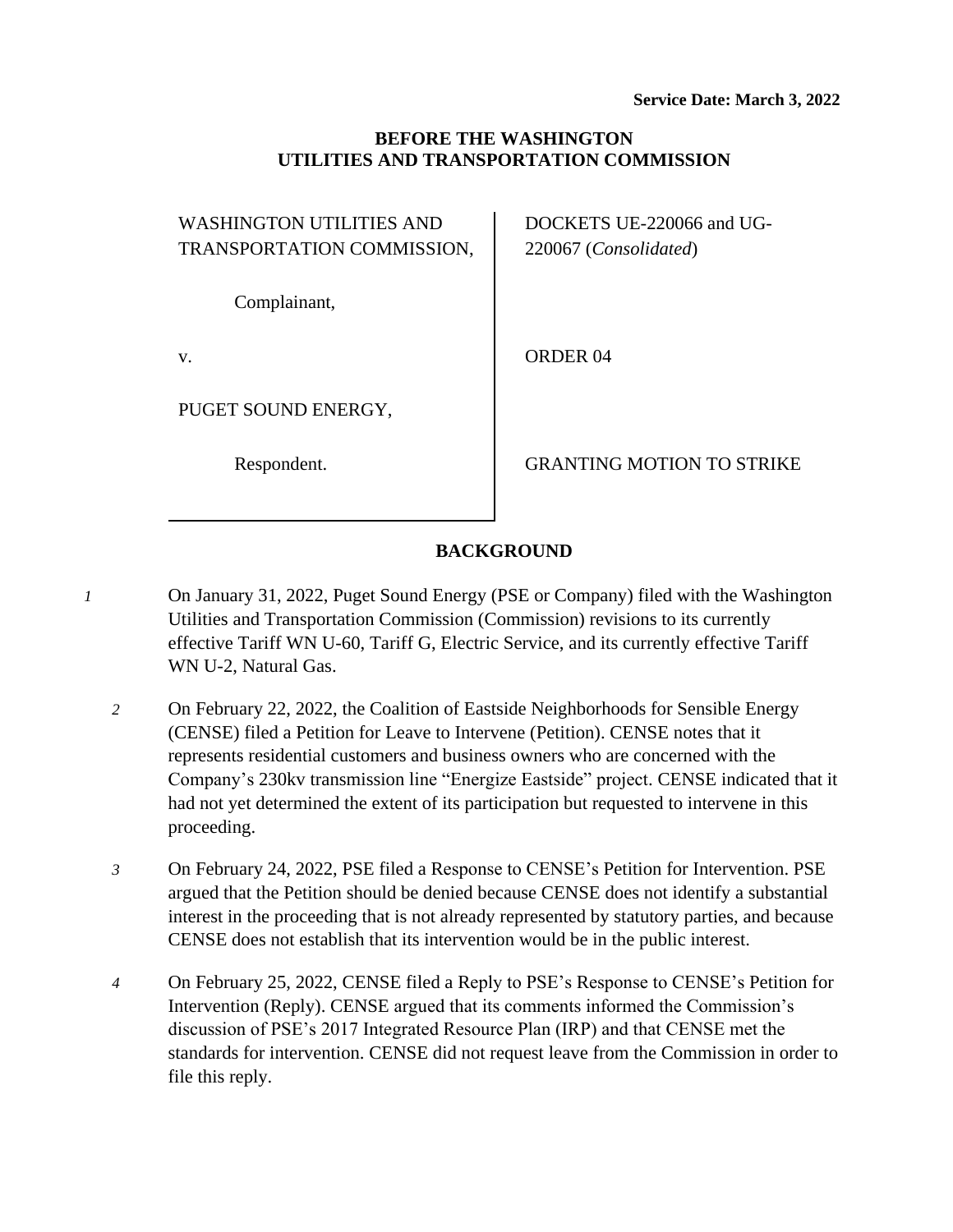- *5* On February 28, 2022, PSE filed a Motion to Strike CENSE's Reply to PSE's Response to CENSE's Petition for Intervention (Motion to Strike). PSE submits that WAC 480-07- 355, which governs petitions for intervention, does not allow for an intervening party to file a reply. PSE also notes that WAC 480-07-370(5) states that a reply is not permitted without prior approval of the Commission upon a showing of good cause. PSE argues that CENSE made new arguments in the reply that should have been raised in the Petition and that CENSE did not make any showing as to why a reply was necessary. PSE argues that the Commission should strike CENSE's reply and deny CENSE's requested intervention.
- *6* On February 28, 2022, the Commission held a virtual prehearing conference before administrative law judge Michael S. Howard. CENSE argued in support of its Petition and requested leave orally to file its Reply. PSE reiterated its arguments against CENSE's Petition and in support of PSE's Motion to Strike. The presiding administrative law judge indicated that CENSE's Petition would be granted subject to conditions and that PSE's Motion to Strike would also be granted, with more detailed explanations of each ruling following in written orders.
- *7* On March 3, 2022, the Commission issued Order 03, Prehearing Conference Order and Notice of Hearing, setting an evidentiary hearing for October 3-4, 2022. The Commission granted CENSE's Petition subject to conditions. However, the Commission indicated that a ruling on PSE's Motion to Strike would be addressed separately.

### **DISCUSSION**

- *8* We grant PSE's Motion to Strike CENSE's Reply. Pursuant to WAC 480-07-370(5), "A party must not file a reply without permission from the commission, which the commission will grant only upon a showing of good cause." This is consistent with the Commission's rules concerning intervention. The Commission's rules provide that a party may respond to any petition to intervene, but there is no right to follow a reply to a petition to intervene. 1
- *9* As PSE correctly observes, CENSE did not seek leave of the Commission to file its Reply and therefore violated WAC 480-07-370(5). It is thus appropriate to strike CENSE's Reply. Although CENSE moved at the prehearing conference for leave to file its Reply, this oral motion was made after-the-fact, and CENSE failed to demonstrate good cause as required by the Commission's rules.

 $1$  WAC 480-07-355(2).